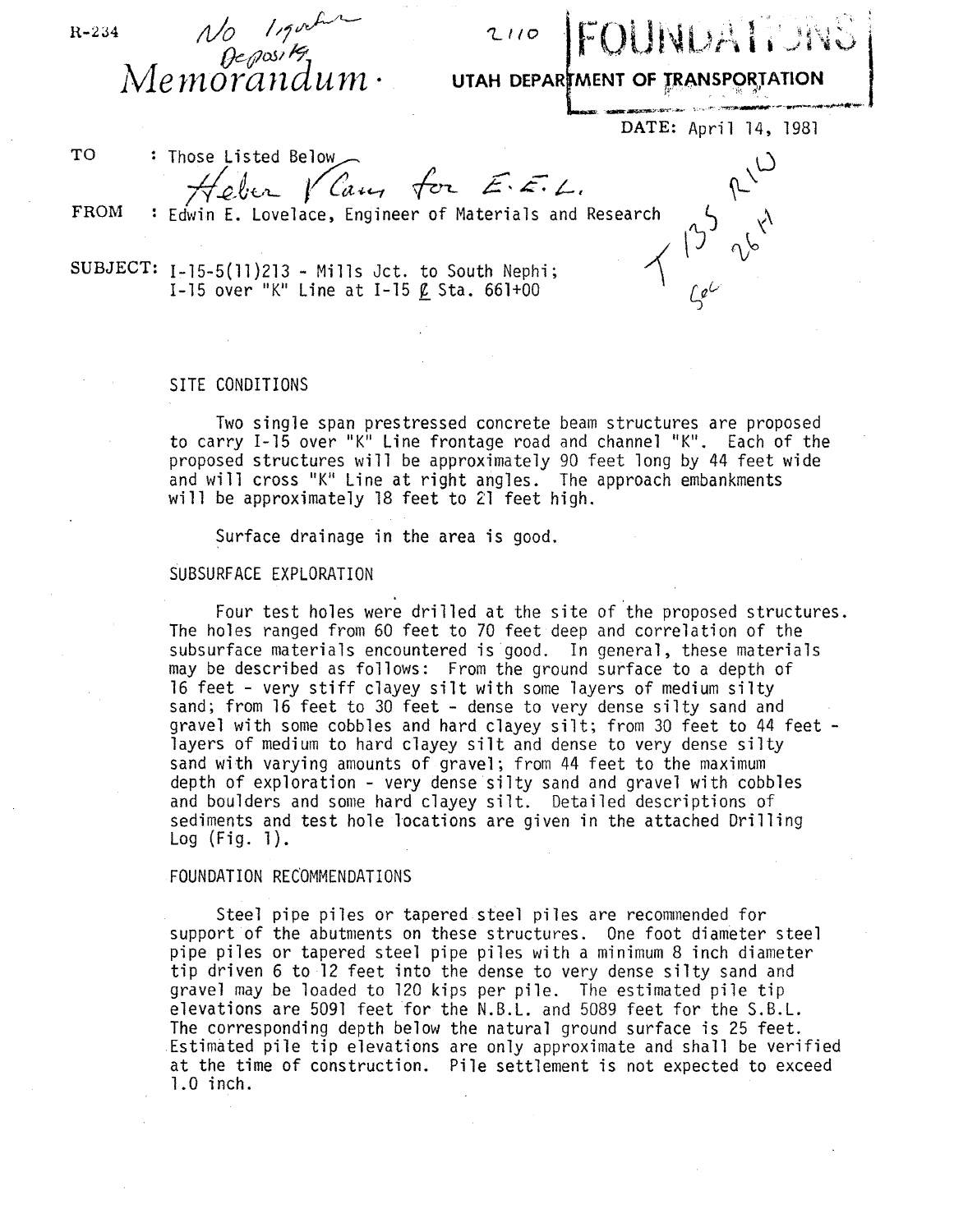| Drill Hole<br>No 3<br>Sta.661+40<br>$85F + 72F$ B Median<br>$7 + 10115$<br>BPF<br>Deptns<br>- Ground Line<br><i>Veri stift clavel silt</i><br>if the fine sand, some<br>n avei ana light cementation<br>16<br>$8 - 10$<br>10<br>$27 - 10$ 10<br>A.4.8<br>Cosing<br>$24 - 510$<br>$A$ - $\tilde{\mathcal{A}}$ is,<br>sand<br>57,<br>50/3<br>-13-<br>Refusal<br>Vari dense sitt sand<br>50'3'<br>and grovel with<br>some cobbles<br>Refusal<br>-30<br>-305<br>29<br>احڪٽ<br>ren shirt closer sill<br>5012 With some sand A60 29-11-17<br>35<br>Refusal Very dense siltr<br>sand and grave!<br>50/5<br>40.<br>with cobbies<br>Refusal<br>425<br><u>Sii: with clay sand and grovel</u><br>525".<br>Refysal<br>Very dense-silty<br>sono with a few thin<br>49.5<br>50<br>55/6 -<br>Very danse-silty sama,<br>Refusal<br>gravel and cobbles<br>53<br>Hara-cloyev sitanatine<br>41 sanci with a trace of gravel<br>575<br>50.WC*<br>veri canse silty<br>60<br>Refusal<br>sano, grave/, cobbles<br>JHO boulders<br>Aste: A water toble ups not<br>encountered in Dr. Cone 163 | Dri'l Hole<br>No. 4<br>Sta 66/+40<br>85 Ft Rt of & I-15 Medion<br>Elevations<br><b>B.P.F.</b> Foround Line<br>$5716 + \frac{Depths}{2}$<br>Clayey silt with fine sand<br>and some light cementation<br>$4'$ to 12'<br>64<br>10<br>22<br>Silty sand<br>50965-<br>-25<br>- 20<br>/516"Silly fine sand<br>GOB" Refusol<br>Very dense - silty<br>505'<br>sand and oravel<br>Refusal<br>with some cobbles<br>5087-<br>-29<br>.30<br>5010'-<br>Hard-clayey silt<br>Refusol<br>and fine sand<br>5082-<br>-34<br>50/3.<br>Silty fine sand<br>Refusal<br><u>5216" -</u> [ Clayev silF<br>Fiet usal and silty sand<br>40<br>Very dense-silty<br>$60/6$ $7 - 8.80$<br>50 70.5-<br>455<br>sand and grave!<br>Batusa!<br>with a few thin<br>lenses of clayey silt<br>546 Refusal<br>5066<br>Siity sand with lenses<br>2516" of ciayer silt<br>53/6 Retusal<br>Note: Partial loss of<br>circulation water near44'<br>5056<br>60<br>$\sim$ | KEY TO DRILLING LE<br>RELATIVE DENSITYINON-PLASTIC<br>VERY LOOSE - LESS THAN 4 BLOWS<br>LOOSE - 4 TO 10 BLOWS PER FOC<br>MEDIUM - 10 TO 30 BLOWS PER FOOT<br>DENSE-301050 BLOWS PER FOOT.<br>VERY DENSE- MORE THAN 50 BLOW:<br>CONSISTENCY (PLASTIC-SILT & C<br>VERY SOFT— LESS THAN 2 BLOWS<br>SOFT- 2 TO 4 BLOWS PER FOOT.<br>MEDIUM - 4 TO 8 BLOWS PER FOOT<br>STIFF- & TO IS BLOWS PER FOOT.<br>VERY STIFF 15 TO 30 BLOWS PER FC<br>HARD- MORE THAN 30 BLOWS PER<br>$\lim_{\alpha \to \infty}$<br><b>NAEOUS</b><br>$\left[\begin{smallmatrix}\n\cdot & \cdot \\ \cdot & \cdot \\ \cdot & \cdot\n\end{smallmatrix}\right]$ or ave $L$<br>$\pm$ $\pm$ $\mu$ $\mu$ $\mu$ $\sigma$ $\sigma$ $\sigma$ $\sigma$<br>$\mathbb{Z}$ sano<br><b>FIN CONGLOWERATE</b><br>$\mathbb{Z}$ sur<br>$\leftarrow$<br>⊨aur<br><b>Expanding SMALE</b><br>DRILL HOLE NO<br><b>O+OO E OR LT OR AT</b><br><i><b>STATION</b></i><br><b>ELEVATIONS</b><br><b>DEPTHS</b><br><i><b>GROUND</b></i><br><b>GROUND</b><br><b>ELEVATION</b><br><b>EXAMPL</b><br><b>STIFF L'</b><br>Œ<br><b>BRN.CL.</b><br>$AASMO 1 L - P$<br>s<br>A-641   17 - 7- .<br>$4555 -$<br>۶٦<br>GROUND<br>DATE<br>4552-<br><b>WATER TABLE</b><br>$5-$<br>THIN WA<br>TVBE.U<br><b>SAMPL</b><br>15<br><b>STRATA</b><br>10<br>4546<br>77<br>CHANGE<br><b>SPLIT t</b><br>R<br>20<br>UNDIS.<br>LOCATION<br><b>SAMPLE</b><br>RINGS C<br>OF SAMPLE<br>TYPE <sup>?</sup><br>25-<br>$\frac{1}{30}$<br><b>SAMPLE NOT</b><br><b>REAS</b><br>RECOVERED<br><b>REG</b><br>30.<br><b>BOTTOM</b><br>4531<br><b>DF HOLE</b><br>CLAS<br>NO. OF BLOWS OF A<br>OF EACH<br>140 LE. NAMMER FA<br>AND RE<br><b>30 INCHES REQUIRED TO</b><br>DRIVE A STD. 14 <sub>8</sub> ID,<br>CLASSI!<br><b>TESTE</b><br>"O.D SAMPLE TUBE I FT.<br><i><b>ABBREVIATIONS</b></i><br>$L.L \rightarrow L1QUID L1HITIR$ |
|-----------------------------------------------------------------------------------------------------------------------------------------------------------------------------------------------------------------------------------------------------------------------------------------------------------------------------------------------------------------------------------------------------------------------------------------------------------------------------------------------------------------------------------------------------------------------------------------------------------------------------------------------------------------------------------------------------------------------------------------------------------------------------------------------------------------------------------------------------------------------------------------------------------------------------------------------------------------------------------------------------------------------------------------------------------------------|-----------------------------------------------------------------------------------------------------------------------------------------------------------------------------------------------------------------------------------------------------------------------------------------------------------------------------------------------------------------------------------------------------------------------------------------------------------------------------------------------------------------------------------------------------------------------------------------------------------------------------------------------------------------------------------------------------------------------------------------------------------------------------------------------------------------------------------------------------------------------------------------------------------------------------|--------------------------------------------------------------------------------------------------------------------------------------------------------------------------------------------------------------------------------------------------------------------------------------------------------------------------------------------------------------------------------------------------------------------------------------------------------------------------------------------------------------------------------------------------------------------------------------------------------------------------------------------------------------------------------------------------------------------------------------------------------------------------------------------------------------------------------------------------------------------------------------------------------------------------------------------------------------------------------------------------------------------------------------------------------------------------------------------------------------------------------------------------------------------------------------------------------------------------------------------------------------------------------------------------------------------------------------------------------------------------------------------------------------------------------------------------------------------------------------------------------------------------------------------------------------------------------------------------------------------------------------------------------------------------------------------------------------------------------------------------------------------------------------------------------------------------|
|                                                                                                                                                                                                                                                                                                                                                                                                                                                                                                                                                                                                                                                                                                                                                                                                                                                                                                                                                                                                                                                                       |                                                                                                                                                                                                                                                                                                                                                                                                                                                                                                                                                                                                                                                                                                                                                                                                                                                                                                                             | P.I - PLASTIC INDEX<br><b>W-BATURAL MOISTURE C.</b><br><b>W.G.-WELL GRADED</b><br><b>PEN-PENETRATION</b><br><b>G.W.T. - GROUND WATER TABL</b><br>B.P.F-BLOWS PER FOOT.<br><b>M.P-NON PLASTIC</b><br>Note: Refusal-more than 50 blows rer E                                                                                                                                                                                                                                                                                                                                                                                                                                                                                                                                                                                                                                                                                                                                                                                                                                                                                                                                                                                                                                                                                                                                                                                                                                                                                                                                                                                                                                                                                                                                                                               |

Aste: All Holes Drilled Nov 1979

**REVISIONS** 

w

ı. .,  $\ldots$ 

| UTAH STATE DEPARTMENT OF                         |
|--------------------------------------------------|
|                                                  |
| MATERIALS AND TESTS DIV                          |
| MILLS JCT. TO SONE PHI<br>$I-15$ OVER" $K$ "LINE |
| money or Band C. Searle Commercial 3- R. Stier   |
| $L$ and $L$ and $L$ is a summer in Partial       |
| - S. SAXARI THERESAY                             |
| ومناصبته المردود<br>المكدمات                     |
|                                                  |
|                                                  |
|                                                  |

ł

 $\mathsf{F}\mathsf{g}$  Ne  $\mathsf{f}$